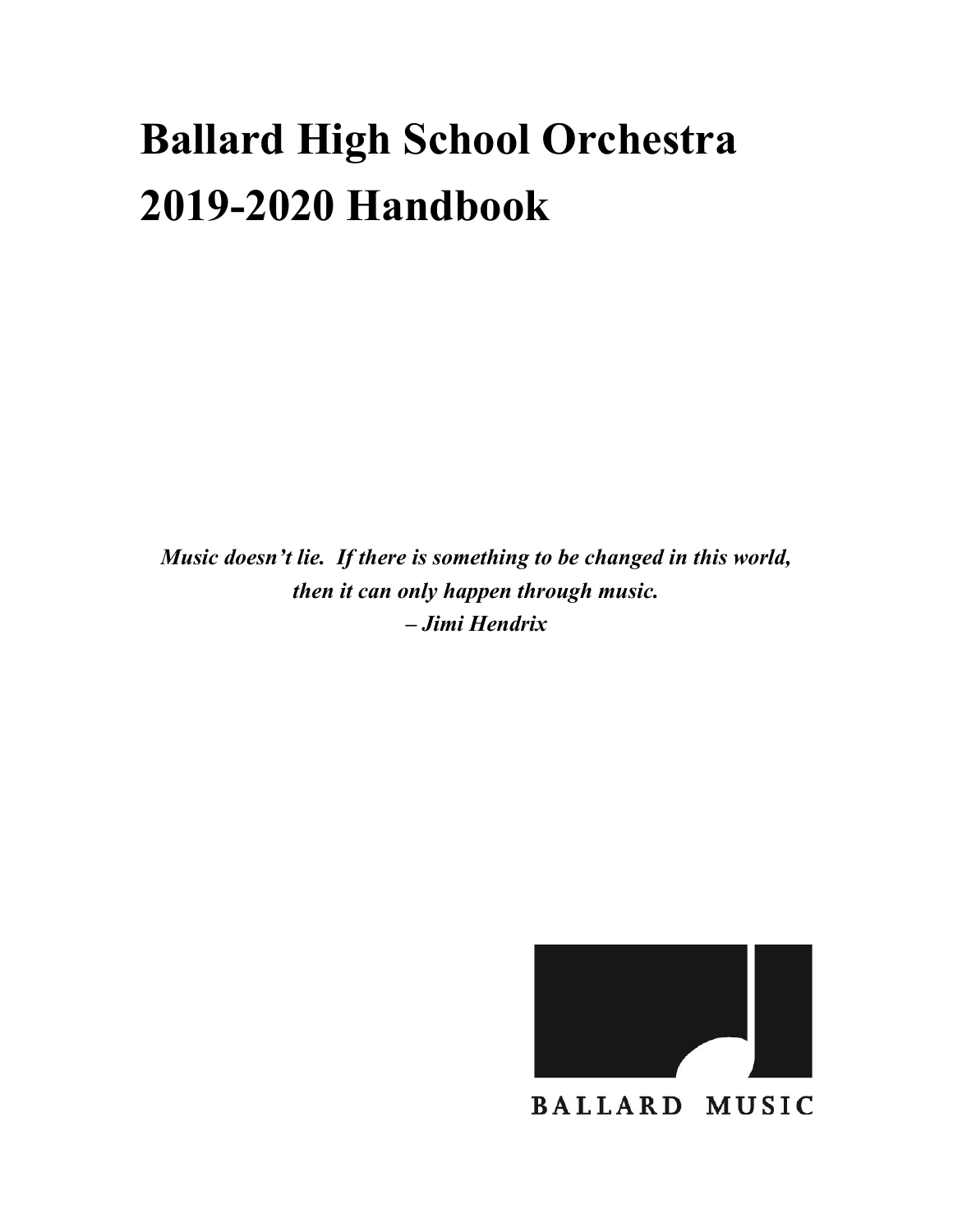September 4, 2019

Dear Students and Parents,

Welcome to the Ballard High School Orchestra Program! I look forward to working with all of you as we continue to build the strong tradition of orchestral music at BHS.

The purpose of this handbook is to provide a guide and insight into the orchestra program. In it you will find ORCHESTRA DESCRIPTIONS, an explanation of the orchestra GRADING SYSTEM AND OBJECTIVES, a listing of REHEARSAL PROCEDURES AND EXPECTATIONS, the POLICY ON PERFORMANCE ABSENCES, a detailed PERFORMANCE DRESS CODE, other GENERAL INFORMATION you may find useful, and an ACKNOWLEDGEMENT FORM. Please read over all its contents and refer to it throughout the year.

I strongly encourage each family to become involved in the Ballard High School Performing Arts Boosters, which has been created to provide a better musical experience for every student in our program. In the process, you will have the opportunity to interact with dedicated and motivated parents and guardians who, like you, want the best possible experiences for their children.

Music is an art. It is my goal as a string music educator to shape, foster, and bring to life the artist within you. I am committed to helping you develop needed skills, attentive ears, and creative minds.Students in the orchestra program are challenged to see themselves as artists. They are expected to respect their director, their fellow musicians, the music they perform, and the work each of us must do to make music together. Students are also expected to show responsibility for their individual contribution by giving their best effort at all rehearsals and performances and practicing at home.

I am so excited to continue this journey as a member of the the Ballard Performing Arts team! I live here in Ballard, and I know how vibrant and cool this community is. It is an absolute honor to be here, to get to work with you, and to take you along with me on creative envelope pushing musical adventures. Buckle up!!

I can't wait to get started!

Sincerely,

Elizabeth Fortune Director of Orchestras eafortune@seattleschools.org (206) 252-1034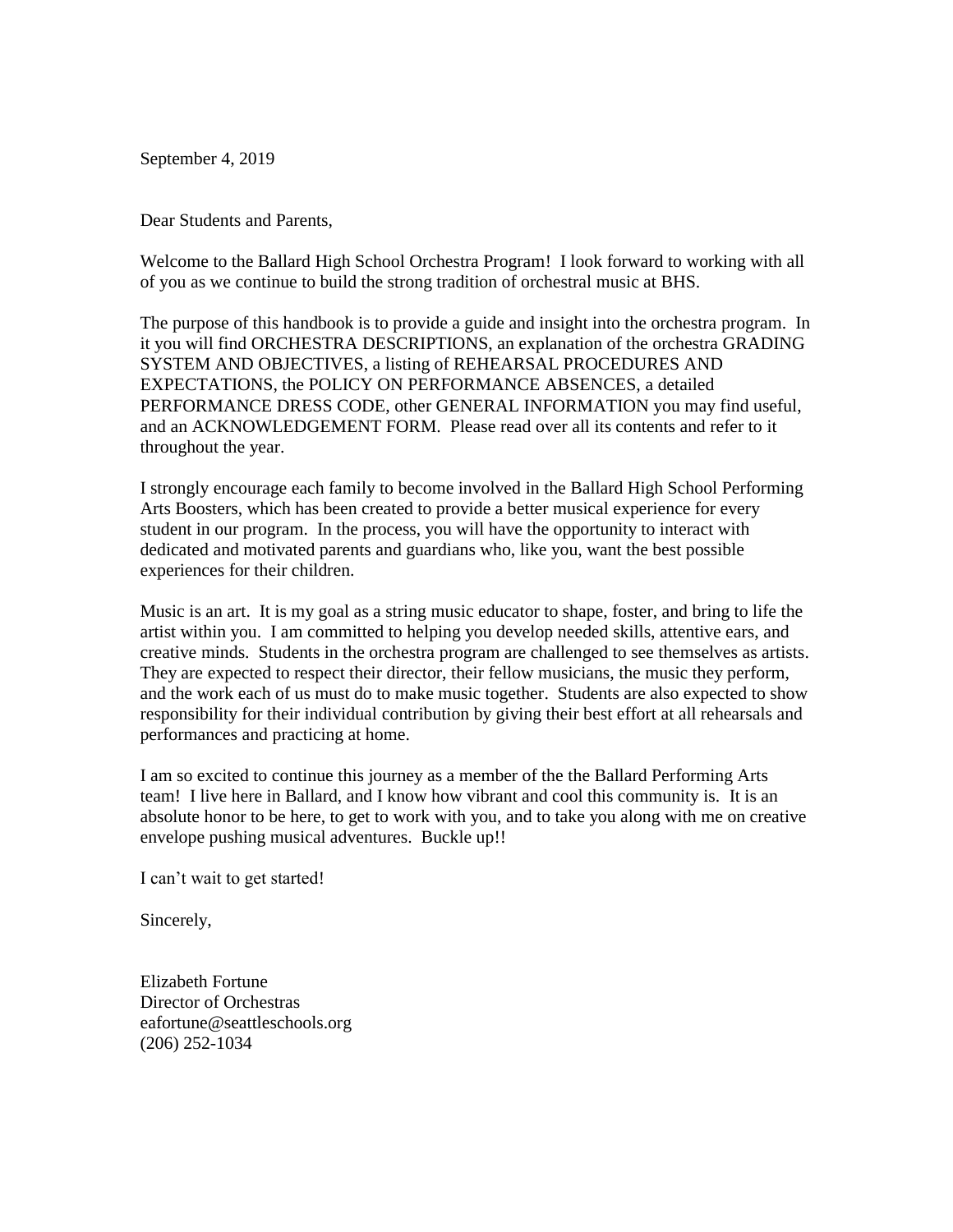# ORCHESTRA DESCRIPTIONS

### **Concert Orchestra**

A string orchestra comprised of students who play violin, viola, cello, or bass. All incoming freshmen begin in this group unless they choose to audition for Symphonic or Chamber Orchestra. This class is also open to beginners. This class will focus on nuts and bolts skills review, will perform a variety of music for string orchestra and will perform at our Fall, Winter, and Spring Concerts. Concert Orchestra members will attend the fall retreat with Symphonic and Chamber Orchestra members.

### **Symphonic Orchestra**

A string orchestra comprised of students who play violin, viola, cello, or bass. All incoming freshmen begin in this group unless they choose to audition for Chamber Orchestra. This group performs a wide array of string orchestra literature, ranging from Baroque to contemporary. Symphonic Orchestra combines with members of the band and choir for a winter masterwork performance. Symphonic Orchestra members attend the fall retreat, perform at regional festivals, and perform at school concerts, and takes outof-state trips. Seating and section leader auditions take place at the beginning of each school year.

### **Chamber Orchestra**

An auditioned chamber orchestra comprised of students who play violin, viola, cello, or bass. This is a highly selective and motivated group of string players. Chamber Orchestra performs a rigorous array of string orchestra literature ranging from Baroque to contemporary. Chamber Orchestra combines with members of the band and choir for a winter masterwork performance as well as collaborates in a spring concerto concert with full orchestra. Over the course of the year, students will form small ensembles (trios, quartets, etc.) for various gig and performance opportunities. Chamber Orchestra attends the fall retreat, competes at regional festivals, performs at school concerts, and takes outof-state trips. Seating and section leader auditions take place at the beginning of each school year.

### **Extracurricular—Fiddle Ensemble**

This ensemble is comprised of students who play violin, viola, cello, bass, guitar, mandolin etc. Fiddle ensemble members work to refine their improvisational skills, learn music in an aural tradition, and perform authentic American roots music by arranging traditional tunes of the American Roots and Jazz repertoire. The Fiddle Ensemble performs at school concerts and special events, is available for private performances throughout the year, and may go on overnight/ out-of-state field trips. Fiddle Ensemble meets on Tuesday evenings from 6:00-7:30 in Orchestra Room.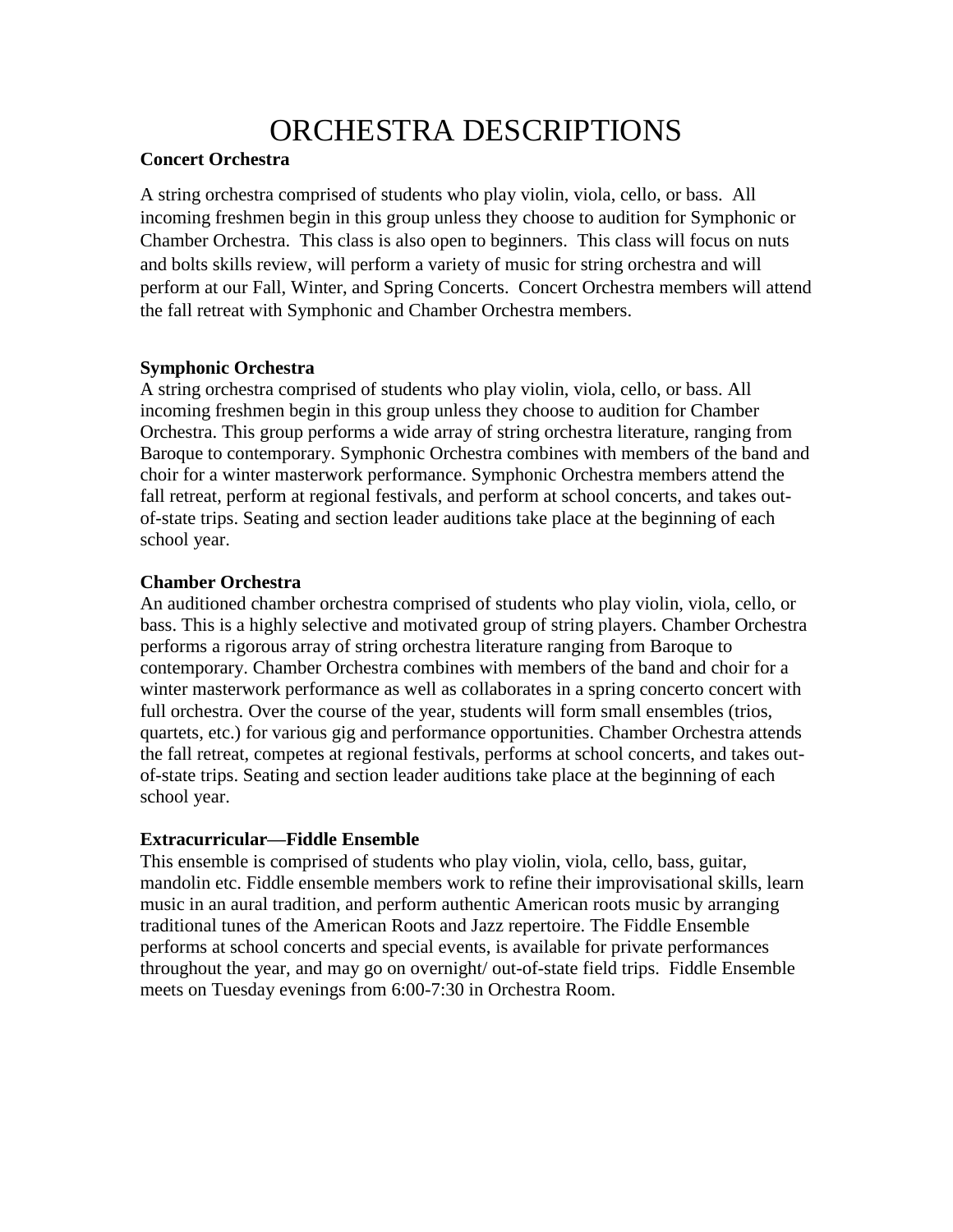*"Live your truth. Express your love. Share your enthusiasm. Take action towards your dreams. Walk your talk. Dance and sing to your music. Embrace your blessings. Make today worth remembering." ― Steve Maraboli*

### GRADING SYSTEM AND OBJECTIVES

*The depth of coverage of material in this course requires active student engagement and participation. The failure to attend class prevents active student engagement. Because active student engagement is a necessary component of this class, attendance, tardiness, and class participation will be considered as a basis for grading in this course.*

*Each student is given 5 points for Daily Participation. Doing work for other classes or work not assigned to be done during class, sleeping, social talking, being tardy or leaving class early without an excuse are all circumstances that may result in loss of your daily participation points. Students will receive no participation points for days on which they have unexcused absences.*

Student grades will be based on the following:

- **Daily Participation –** Students earn 5 points each day and can lose points for the following reasons:
	- o Excessive Socializing or Talking.
		- Our primary goal in orchestra is to make music. It is my goal to ensure that rehearsals are run in a fun but efficient and effective manner at all times. This should be the goal of the musicians as well. It is easy to become distracted in a room full of students. I will always try to keep you on task but it is your job to accept the responsibility for your actions. The two most disruptive elements to a rehearsal is excessive talking and phone usage. Please come to orchestra, put away the phone, and BE READY TO PLAY YOUR INSTRUMENT. That is why we are here.
	- o Gum, Candy, Food, or Soda**.**
		- You can endanger your instrument or another person's instrument if you are consuming food, drinks, or chewing gum in class. Please work to keep our shared spaces clean!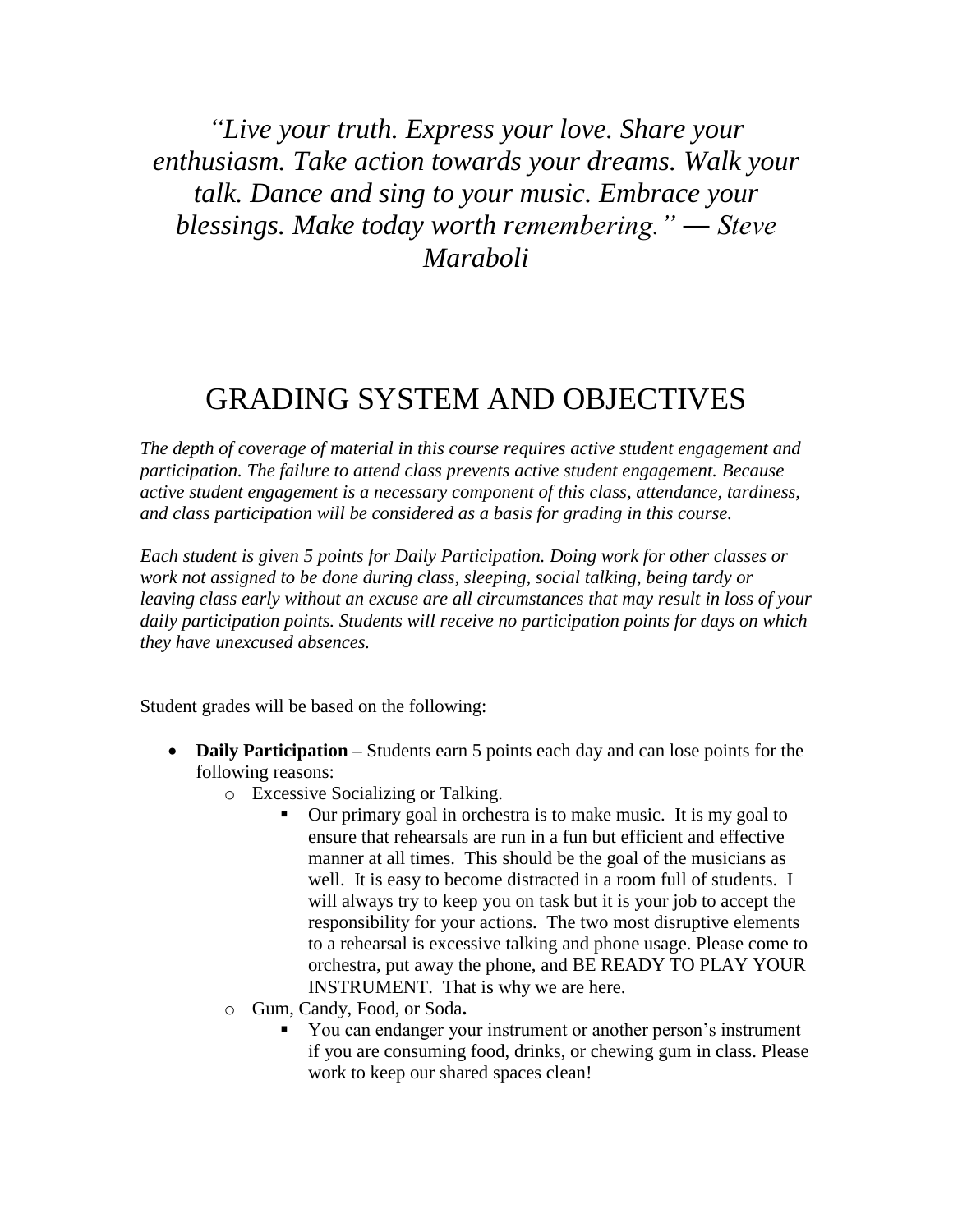- o Materials not brought to or being used in class.
	- Always have your instrument, folder, and a pencil and mark your music.
- o Poor Posture and Alignment.
	- This inhibits proper playing.
- o Unauthorized use of cell phones or other electronic devices.
	- **If you are texting or otherwise distracted by your phone, you are** not on task and are not contributing positively to the group.
- o Disruptive Behavior.
	- Not staying in the seating chart.
	- Leaving before dismissed.
	- Rough housing.
	- Disrespectful behavior towards classmates or teachers.
- **Performance Points** Students earn up to 100 points for participation in each required concert.
	- o Attendance for the entire concert is required. We must all support each other's portion of the concert.
	- o Students may also be required to attend dress rehearsals or extra rehearsals as deemed necessary.
- **Assignments and Assessments –**
	- o Several playing tests, utilizing the BHS Orchestras Playing Test Rubric, may be administered throughout the year to test student's musical comprehension and growth.
	- $\circ$  Throughout the year, there may be written assignments focusing on  $21<sup>st</sup>$ [Century](https://www.aeseducation.com/career-readiness/what-are-21st-century-skills) Skills that may require partner or group collaboration. These types of activities will be assigned various numbers of points based on how involved the assignment is

#### **CELL PHONE EXPECTATIONS**

Studies have shown that the brain can take up to 10 minutes to reengage after responding to a cell-phone distraction. A 'ding' or 'buzz' from a phone or the illumination of a screen can distract even the best of students let alone those around him or her. Cell phones, while important tools for communication and even research, offer very little to the classroom setting in a music ensemble. College and professional musicians do not use cell phones during rehearsals and performances. Therefore, cell phones will not be allowed during Ballard band and percussion rehearsals. To help allay the temptation to have a phone on a music stand or to pull one out of a pocket, students will be requested to place their cell phone in their zipped backpack, or in the numbered cell phone holder near the front of the room when they enter class. This holder is in plain sight of all students so that they can keep an eye on their phone throughout the class period if they feel the need. After music rehearsal, students can pick up their phones on the way out of class. Many other Ballard teachers use a similar routine in their classes and the feedback on student focus and information retention has been amazing.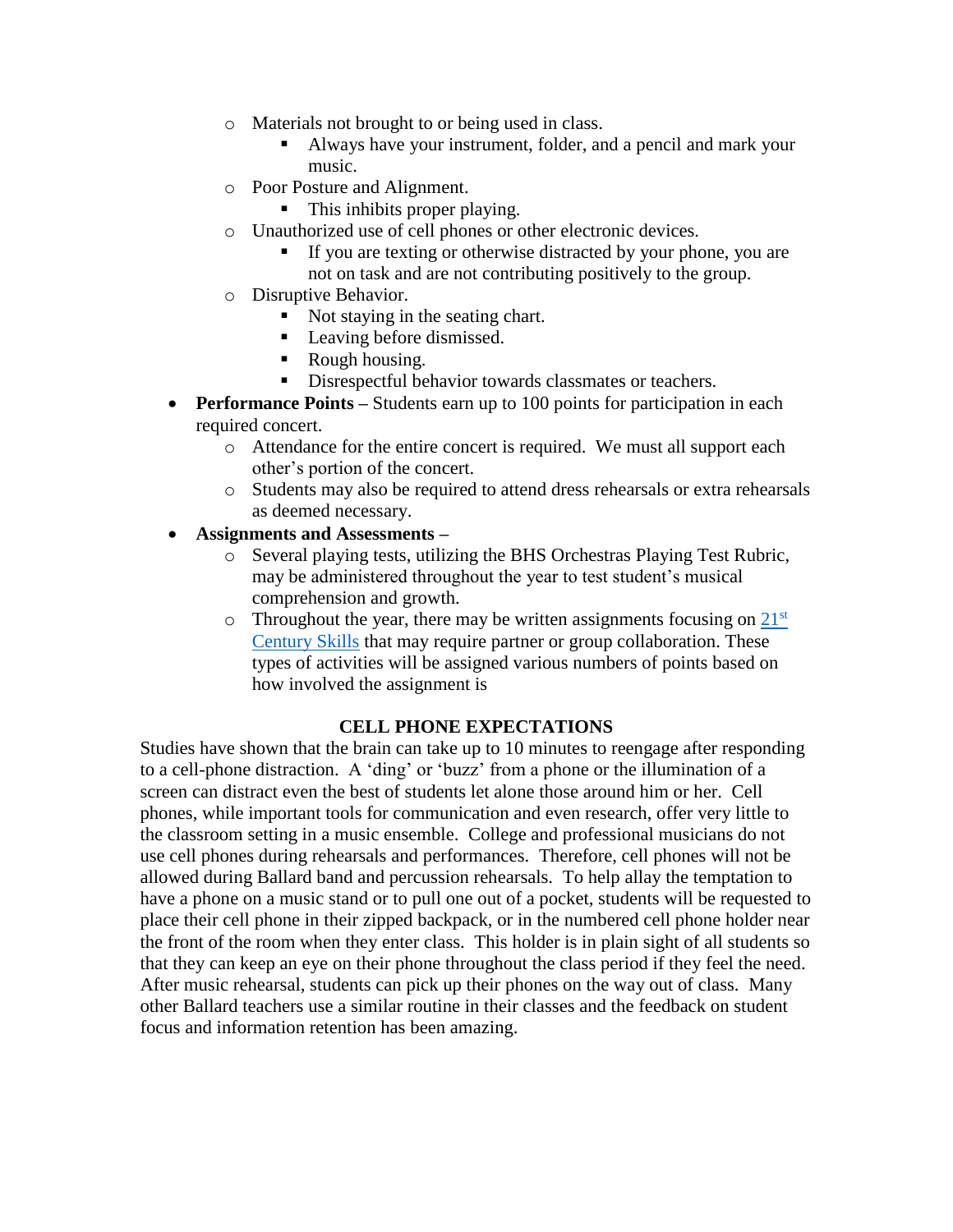### **ORCHESTRA MUSICAL OBJECTIVES:**

Students will:

- 1. Recognize notes and note values.
- 2. Demonstrate knowledge of time signatures.
- 3. Demonstrate knowledge of key signatures.
- 4. Play major, minor, and chromatic scales.
- 5. Read treble, alto and bass clef.
- 6. Perform basic rhythmic patterns using all note values and rests.
- 7. Demonstrate proper posture for playing.
- 8. Demonstrate an understanding of bow hold and right-hand technique.
- 9. Demonstrate an understanding of left hand technique.
- 10. Perform with proper tone.
- 11. Perform in a variety of playing positions.

### *My goal is an "A" for everyone! Can you do it?*



## REHEARSAL PROCEDURES AND EXPECTATIONS

- 1. Be in your assigned seat with your instrument, shared stand, folder and a pencil at the start of class.
- 2. You will be expected to participate fully every day that you are in attendance. I realize that there will be some days you will not feel like it. However, if you are well enough to be in class, you will need to participate to the best of your ability. If you have some type of injury that would prevent you from playing properly, you need to speak with me before class so that I can evaluate your situation and we can come up with a plan for your participation.
- 3. Please do not chew gum, eat, or drink anything in this class.
- 4. Listen and pay attention at all times during rehearsal. Even if only one section is rehearsing, everyone else should be following along in the music. Plan to talk very little and play a great deal when you come to rehearsal!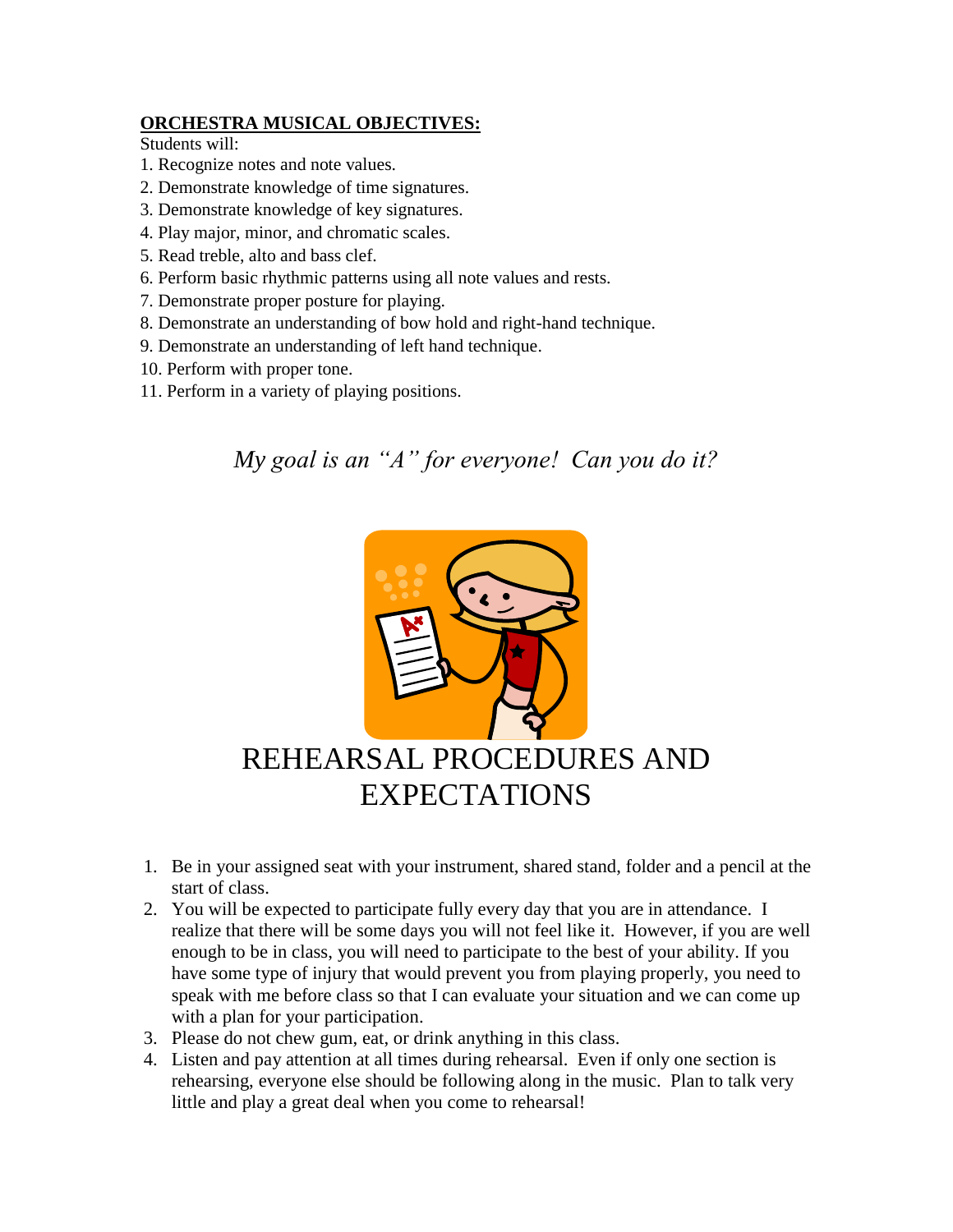- 5. Play with "musician's posture" at all times. Make great alignment a habit, rather than something you save for performances.
- 6. Mark your music IN PENCIL during rehearsals.
- 7. Willingly try everything you are asked to do by your teacher or other coaches.
- 8. Do not write on the white board unless asked to do so.
- 9. Do not play the grand piano or drum set. These are extremely expensive instruments!
- 10. Keep cell phones put away. Consider this your first and only warning. Your cell phone will be confiscated for the period if it is out. Please see our new cell phone policy above.
- 11. Conflicts with the performance schedule and other personal business should ALWAYS be discussed OUTSIDE OF CLASS and on a one-on-one basis with the director.
- 12. String music is an art that occurs in the moment. If you're not in class during rehearsals then you miss something that can't be made up or created on your own. If you need to use the bathroom in an emergency situation, wait for an appropriate interval and then leave quietly.
- 13. A respectful attitude toward your classmates and the director must be maintained at all times. There will be challenging times in this class, but there will be many more good times. I want you to enjoy orchestra and a positive atmosphere will make that possible.

*"Always rehearse your performance because you will perform your rehearsal."*

# POLICY ON PERFORMANCE ABSENCES

As a member of the Ballard High School Orchestras, you are required to be at all dress rehearsals, performances, and festivals. Important musical factors such as balance and blend are affected by the absence of even a single performer! You accept the responsibility to be at required concerts when you join a musical group. Your grade will reflect how well you meet this responsibility.

- Look over the calendar carefully NOW. Note the performances which are required as a member or your orchestra.
- Decide which optional activities you might want to be involved in.
- Write appropriate dates on your family's activity calendar NOW.
- Absences from required concerts will result in loss of points with the exception of:
	- o **Illness** Students claiming illness but having attended school the day of the concert and the day following the concert will not be excused.
	- o **Death in the immediate family**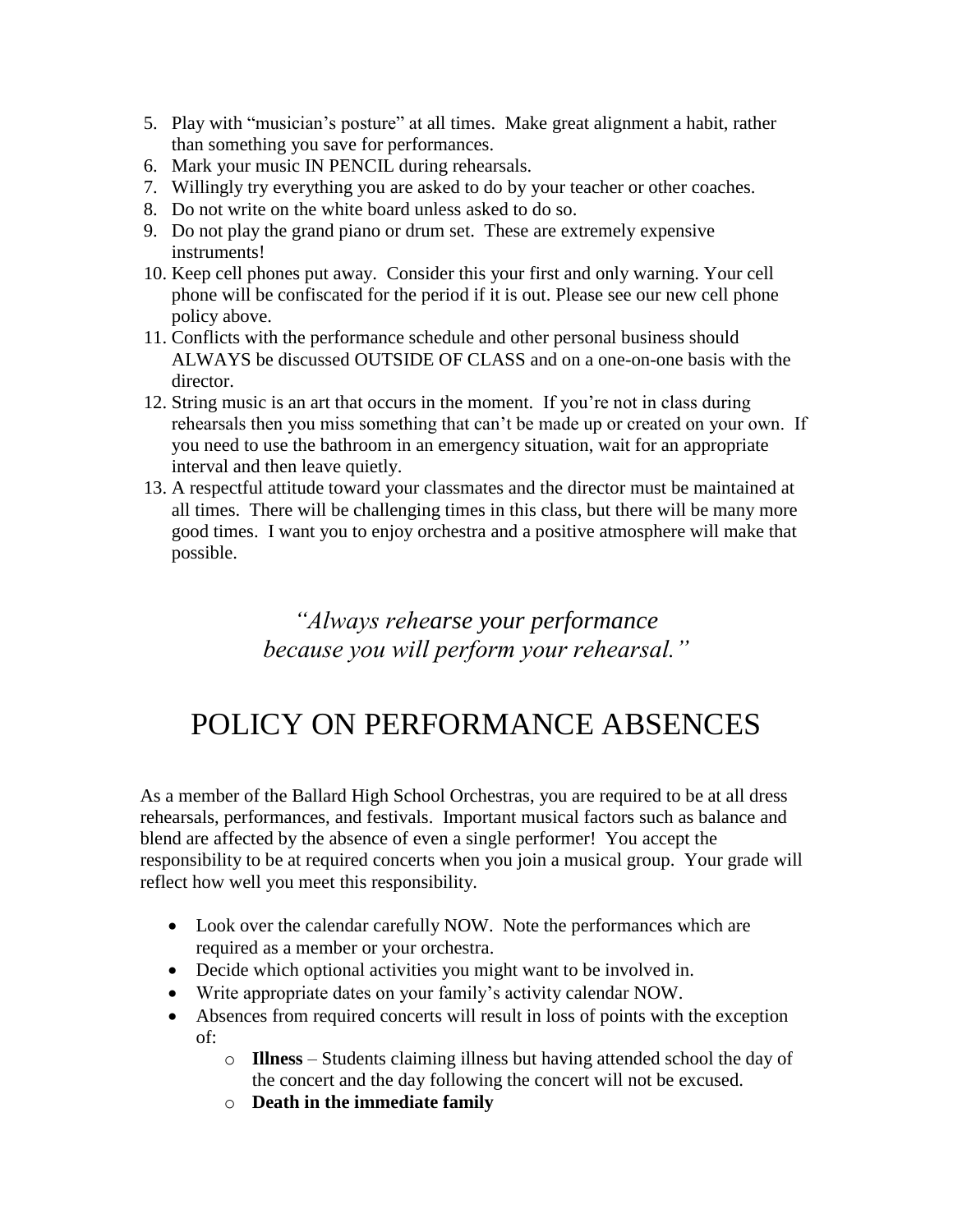- o **Planned absence** This means that the director has been notified several weeks (if not months) in advance, and that every attempt has been made to rectify the conflict.
- Absences from required concerts due to the following reasons will not be excused:
	- o **I had to work.** Students are given the performance schedule on the first day of school so that they can avoid conflicts with work schedules. Employers told far in advance of a specific date will most likely avoid it.
	- o **I couldn't find a ride.** There are many other students in the orchestra program that will gladly help you get to and from the concert. In addition, we have a wonderful public transportation system. If you are having trouble finding a way to get here, please speak to the director.
	- o **I had family obligations.** The performance schedule is given out on the first day of class so that students can clear their calendar and avoid personal conflicts.
	- o **I forgot.** Students are reminded daily for at least one week prior to a concert and are given a performance schedule on the first day of school.
- If after speaking with the director it is determined that you MUST miss a performance, you will have the opportunity to do a written make-up assignment:
	- o Make-up assignments are eligible for up to 80% of performance points.
	- o They are due by the end of the quarter.
	- o **Make-up Assignment**: Write a three-page, double-spaced paper on a musical topic of your choice. Ideas include composers, bands, singers, types of music, compositions, musical time periods, musical genres, etc. Please consult and list three scholarly sources when writing the assignment.

# PERFORMANCE DRESS CODE

### **Uniforms**

### **Men's Concert Uniforms**

Owned and maintained by the Ballard Performing Arts and is loaned to students for the school year and kept at home.

Tux jacket and pants, bow tie, cummerbund, garment bag and hanger

*All men will be measured by a professional during the first full week of school, after school. Dates & times TBD. This is mandatory for all men.* Students must provide:

Black socks, black dress shoes (no tennis shoes), tux shirt, cufflinks, and studs*.* Tux shirts, cufflinks and studs are available to purchase from Ted Brown Music, 1006 NE 50<sup>th</sup> St, 206-622-0171. The tux shirts cost \$19.99.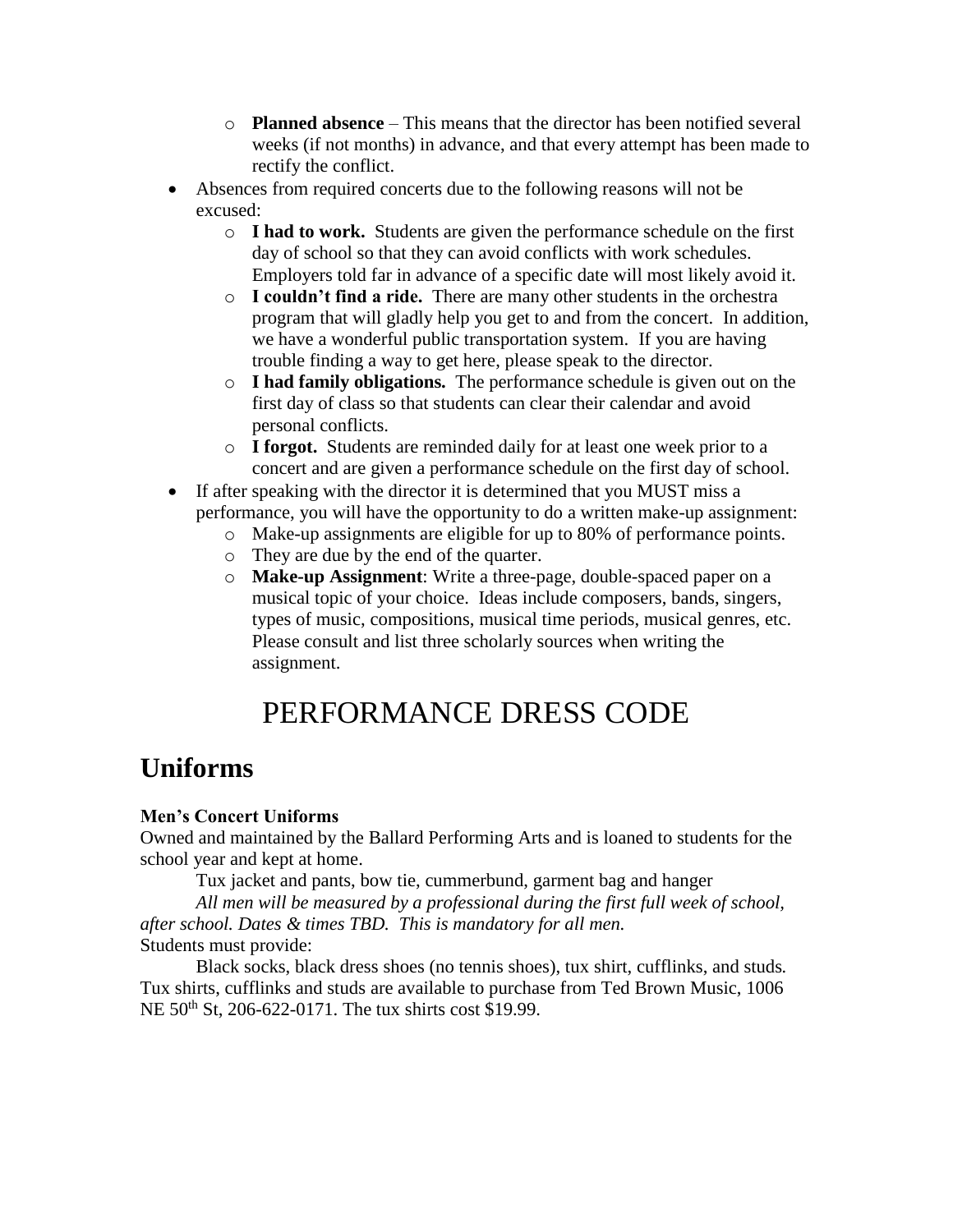#### **Women's Concert Uniforms**

Owned and maintained by the Ballard Performing Arts and is loaned to students for the school year and kept at home.

Black velvet top, black satin skirt and garment bag and hanger Student must provide:

Black, low heeled, closed toe dress shoes and black hose*.*

### **T-shirt**

All orchestra students will have the same t-shirt, which comes included with the annual fee. This shirt is worn on trips and at informal events where formal attire is not required.

**As we strive for excellence in our music making, we must do our best to look as professional as we sound. Sloppy looking orchestras make a poor impression upon audiences and judges. Long hair must be pulled off of the face. All jewelry must be taken off with the exception of small stud earrings. Concert attire should be clean and neatly pressed for each performance. Music department attire is to be worn ONLY at music department events. A student who loses or damages a uniform will be charged the fees necessary for replacing it.**

# GENERAL INFORMATION

### **Private Lessons**

Students in the Ballard Orchestra Program are encouraged to study privately with a professional violin, viola, cello, or bass teacher. Benefits of doing so include:

- Growth of technical ability
- Increased musicianship
- Improved stage presence which benefit:
	- o Communication skills
	- o Presentation skills
	- o Interpersonal skills
- Personal goal setting and achievement skills
- Increased self confidence and stronger contribution to the orchestra team

Students may arrange to take lessons with one of the instructors who teaches lessons at school during class, and can also obtain a referral for a teacher outside of the school day from Ms. Fortune.

### **Teamwork**

Orchestra is a TEAM activity. Please remember that every player is integral to the team. Even those students who do not study privately or choose to participate in extracurricular ensembles are important. The best player, when playing alone, does not an orchestra make.

### **Financial Assistance**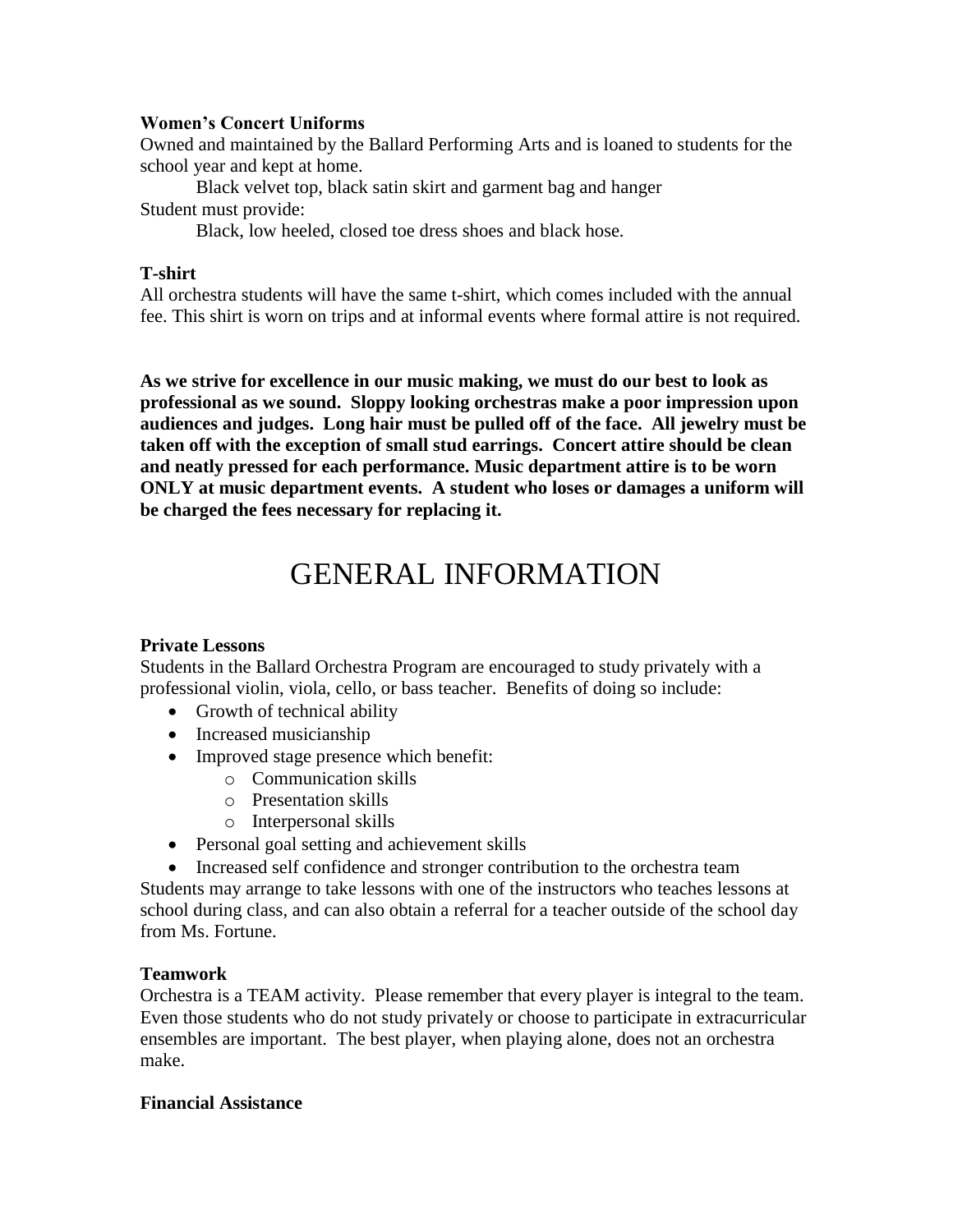If at any time during the year you experience financial hardship that inhibits paying for a required fee, please call, e-mail, or send a note. You may also talk to me before or after class. WE WILL FIND A WAY TO MAKE IT WORK!!!

#### **Classical AND Non-Classical**

There will be a wide variety of music studied in this class. Some of it will require traditional note-reading of parts. Some of it will require playing by ear. Some of it may require playing in a clef you don't know very well. Some of it will require creation of melodies and harmonies. Some of it will be with guest artists that play and sing instruments you are not accustomed to seeing or hearing. Some if it will be outside of the orchestral norm. Some if it will require singing. Some of it may require solos (prepared and improvised). Please enter into this course with an open mind. Please be willing to jump in and have fun!

### AKNOWLEDGEMENT FORM